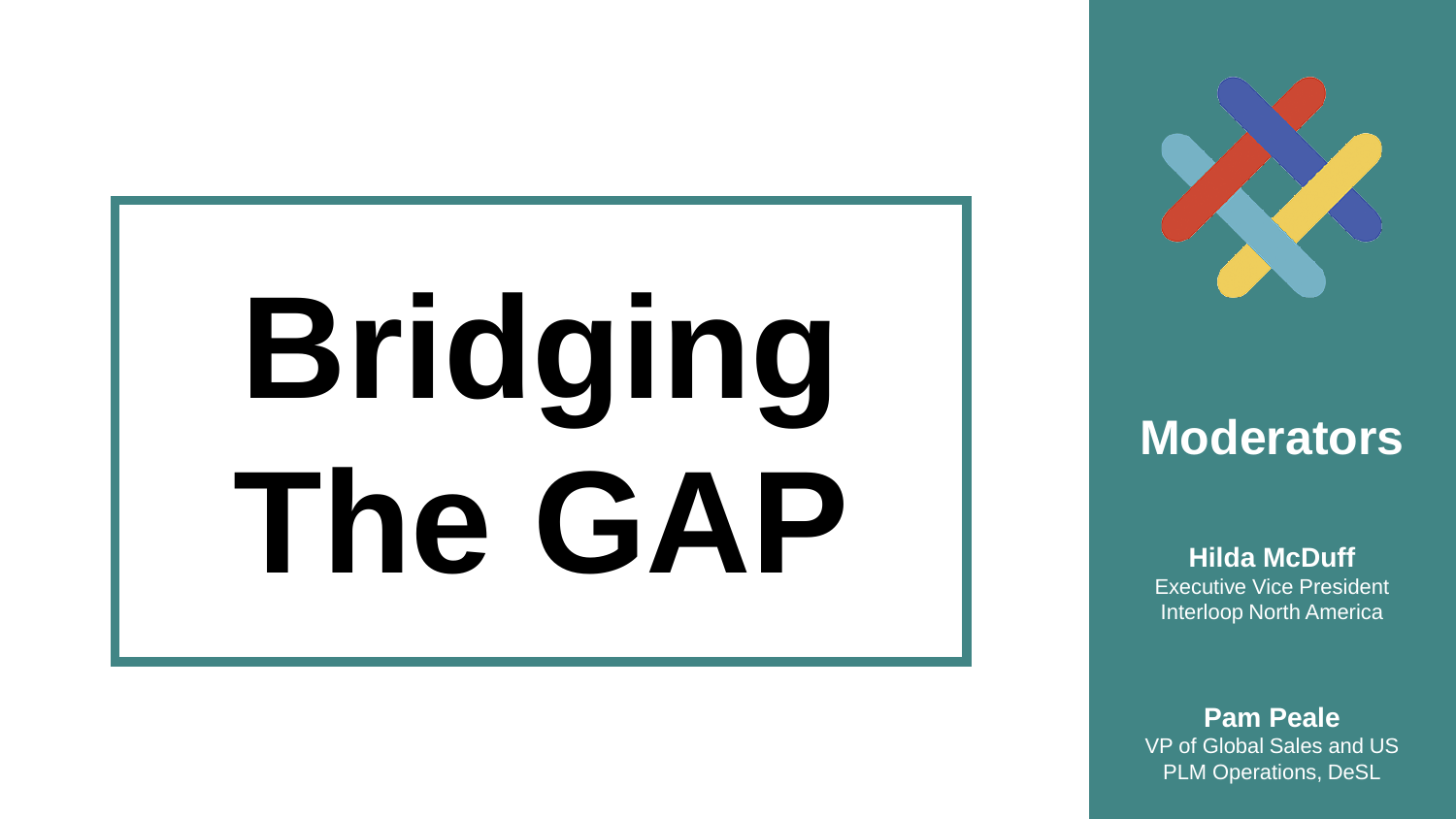# **Panelists**

#### **Maddie Anzovino**

Product Development Manager, Owned **Brands** 



### **Lex Overholt**

Senior Materials Designer, Gear



## **Hannah Rich**

Product Development Engineer



**Addison Cole Zaire**

Sr. Business **Consultant** 

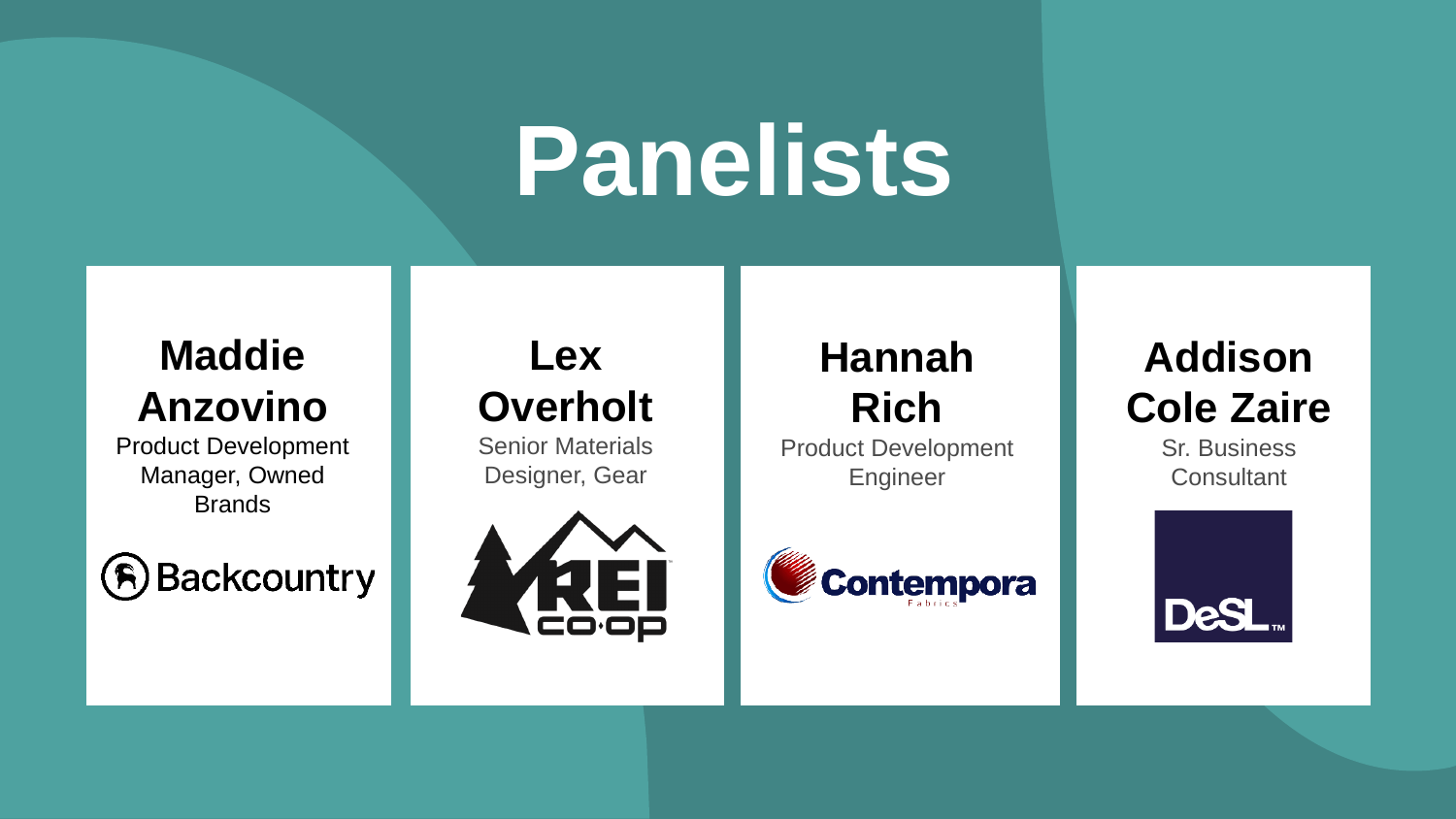# **Generational Groups**

| 1946-1964                          | 1965-1980                          | 1981-1996                         | 1997-2012                          |
|------------------------------------|------------------------------------|-----------------------------------|------------------------------------|
| <b>Baby Boomers</b><br>$(58 - 75)$ | <b>Generation X</b><br>$(42 - 57)$ | <b>Millennials</b><br>$(26 - 41)$ | <b>Generation Z</b><br>$(10 - 25)$ |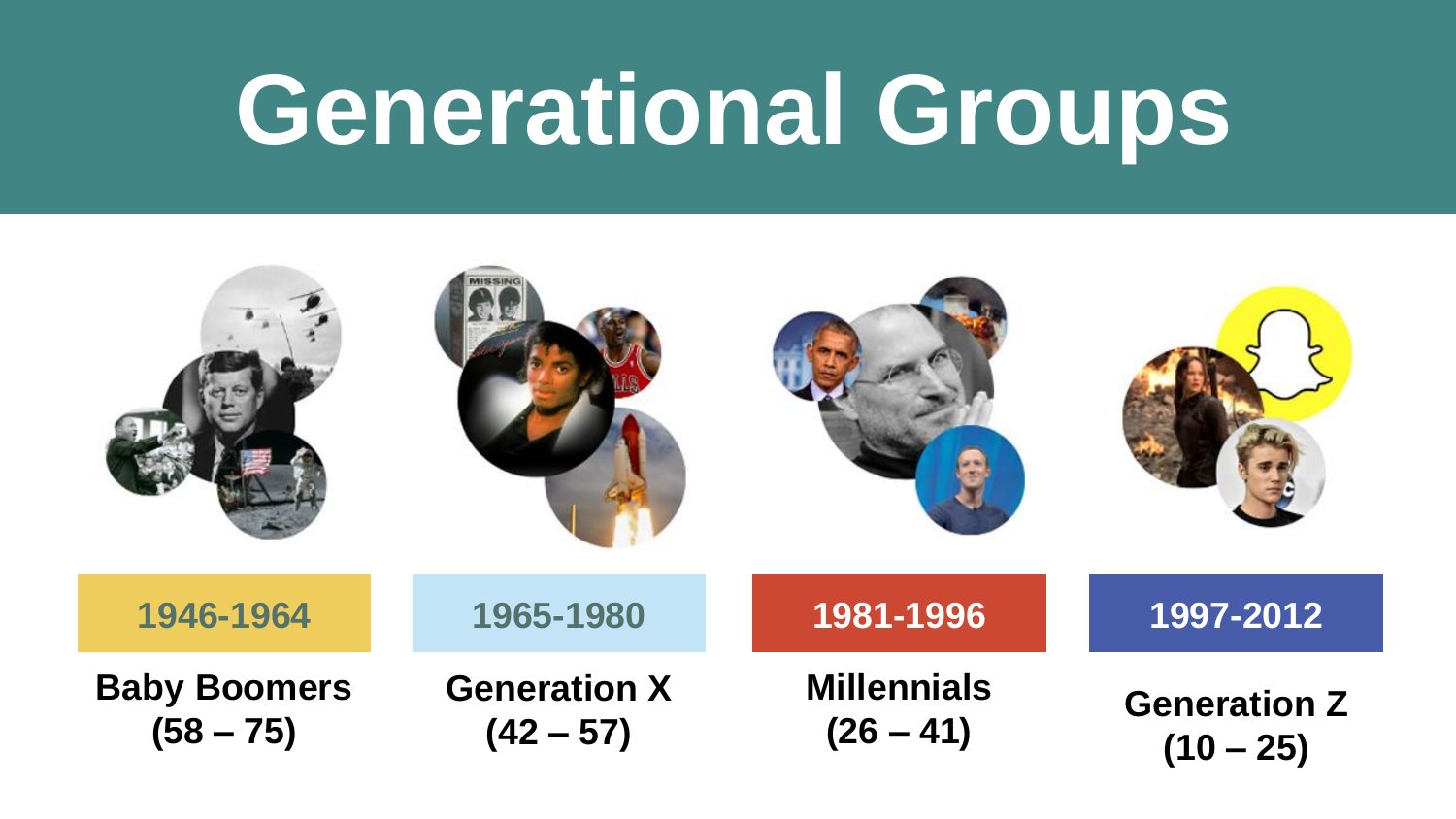35%

of the US workforce

66%

are employed full time

39%

have a bachelor's degree or higher

**Statistics**

21%

changed jobs within a year

28%

plan to stay with current company for 5+ years

75%

of global workforce by 2025

> *Source: Millennials in the Workplace Statistics: Generational Disparities in 2022. TeamStage blog*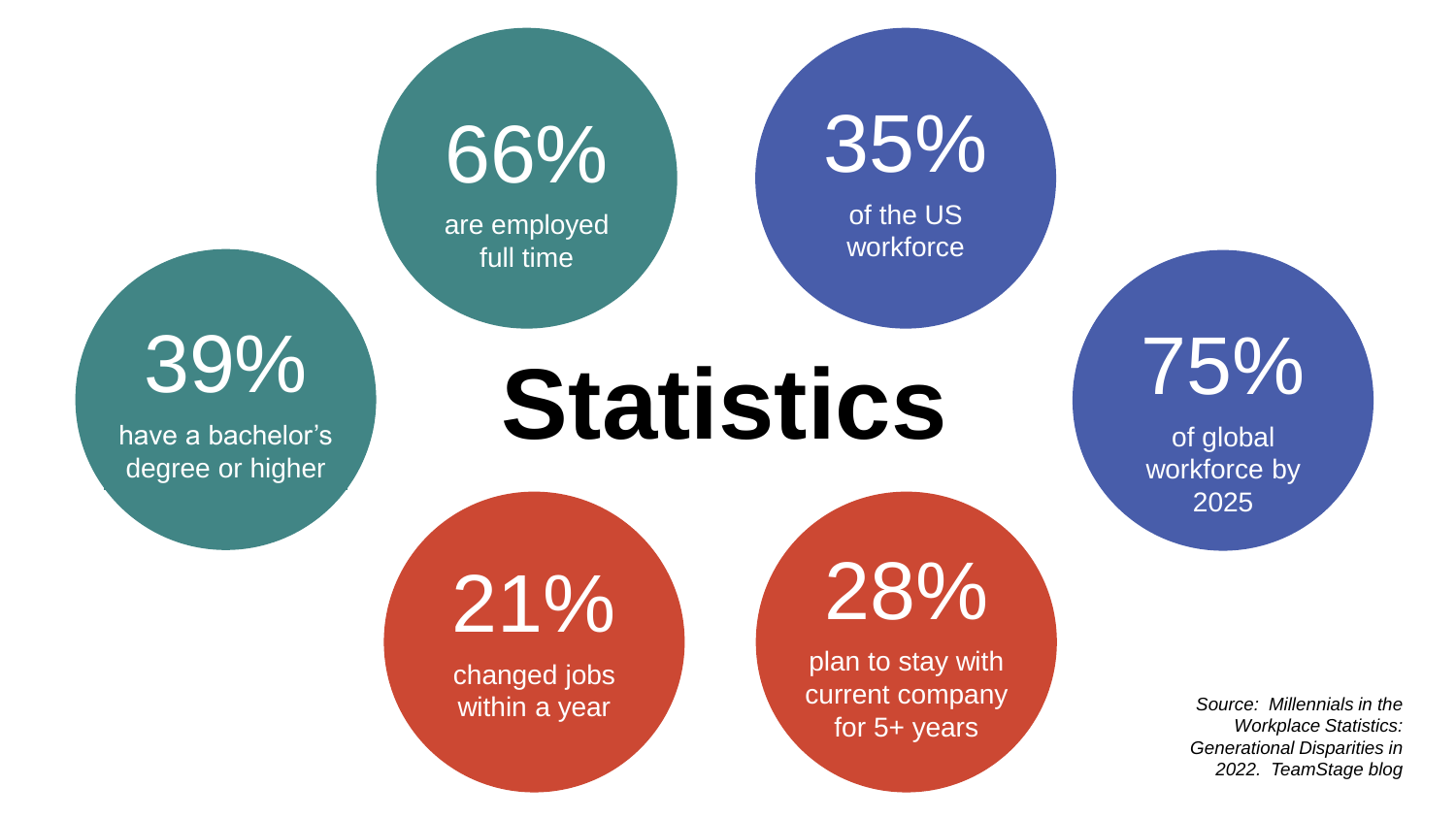# **Millennials Strengths in the Workplace**



## **Tech Savvy**

# **Higher Productivity**

# **Collaborative**



## **Innovative**



## **Resourceful**

*Source: Understanding millennials and the opportunities* 

*they bring to the workplace. Impraise Blog*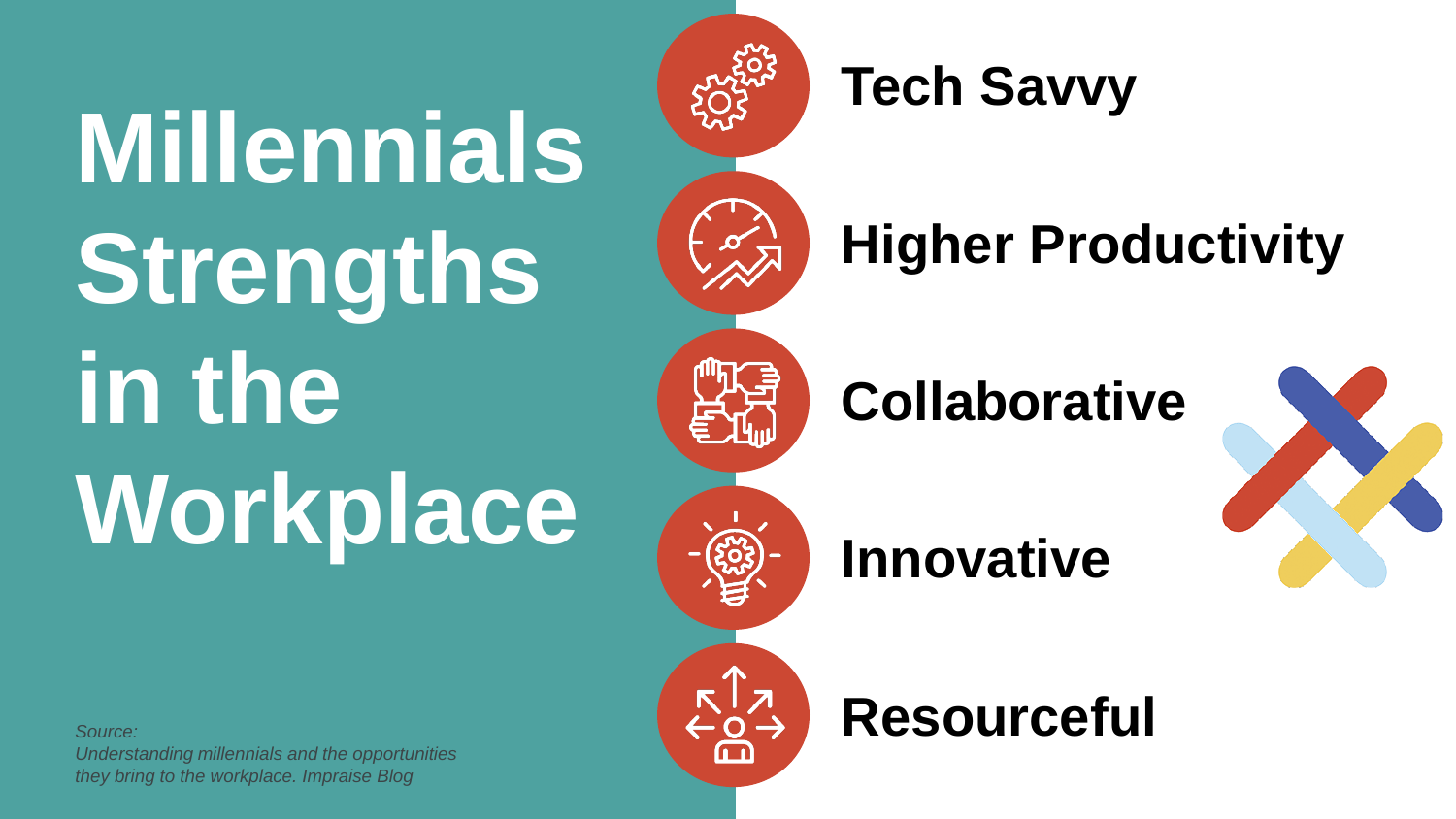# How did you choose this industry and what role did your education play?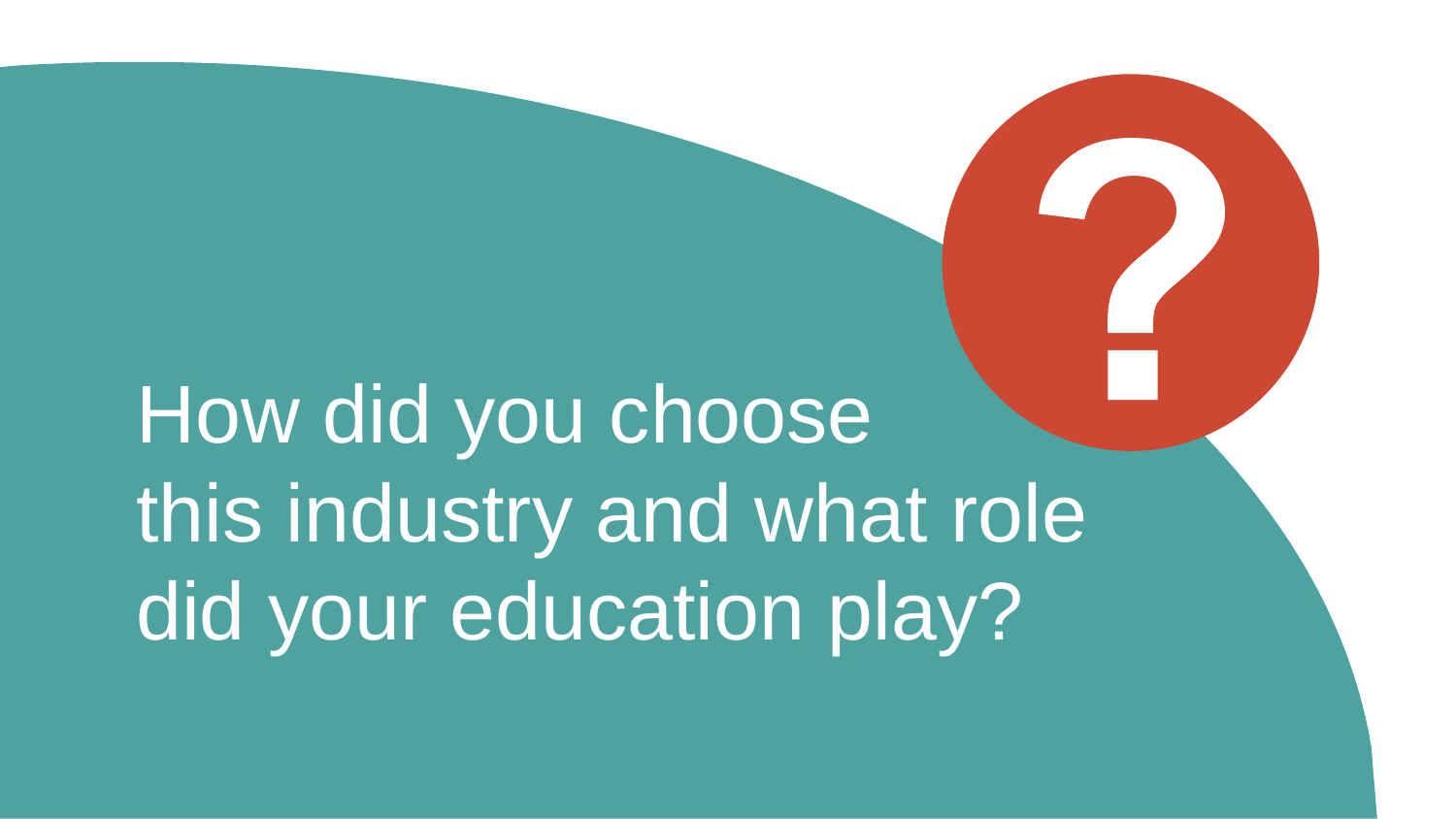How are you balancing passion for the industry with the variety of ages and experiences at work?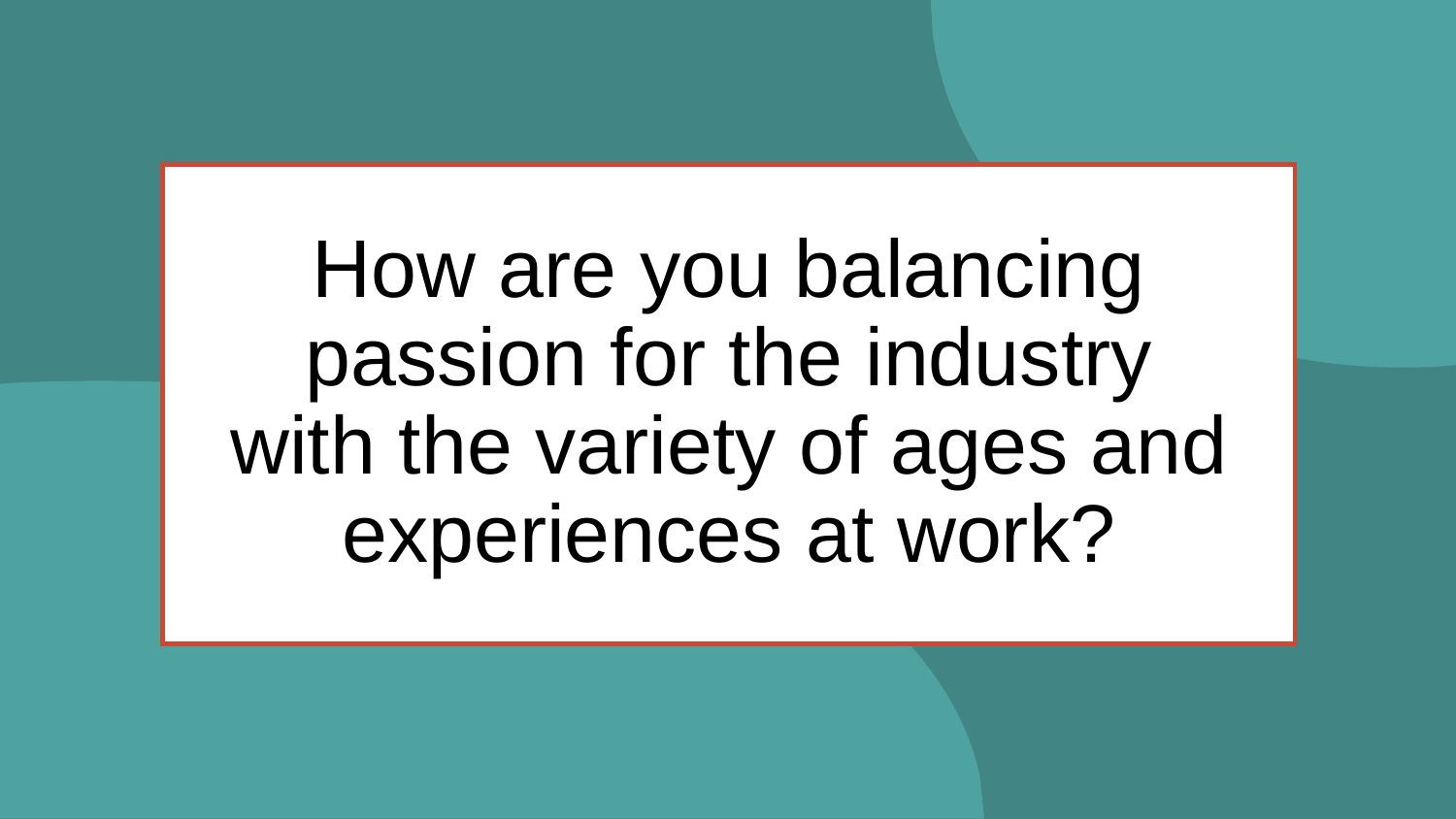# How do you see us engineering product for the future?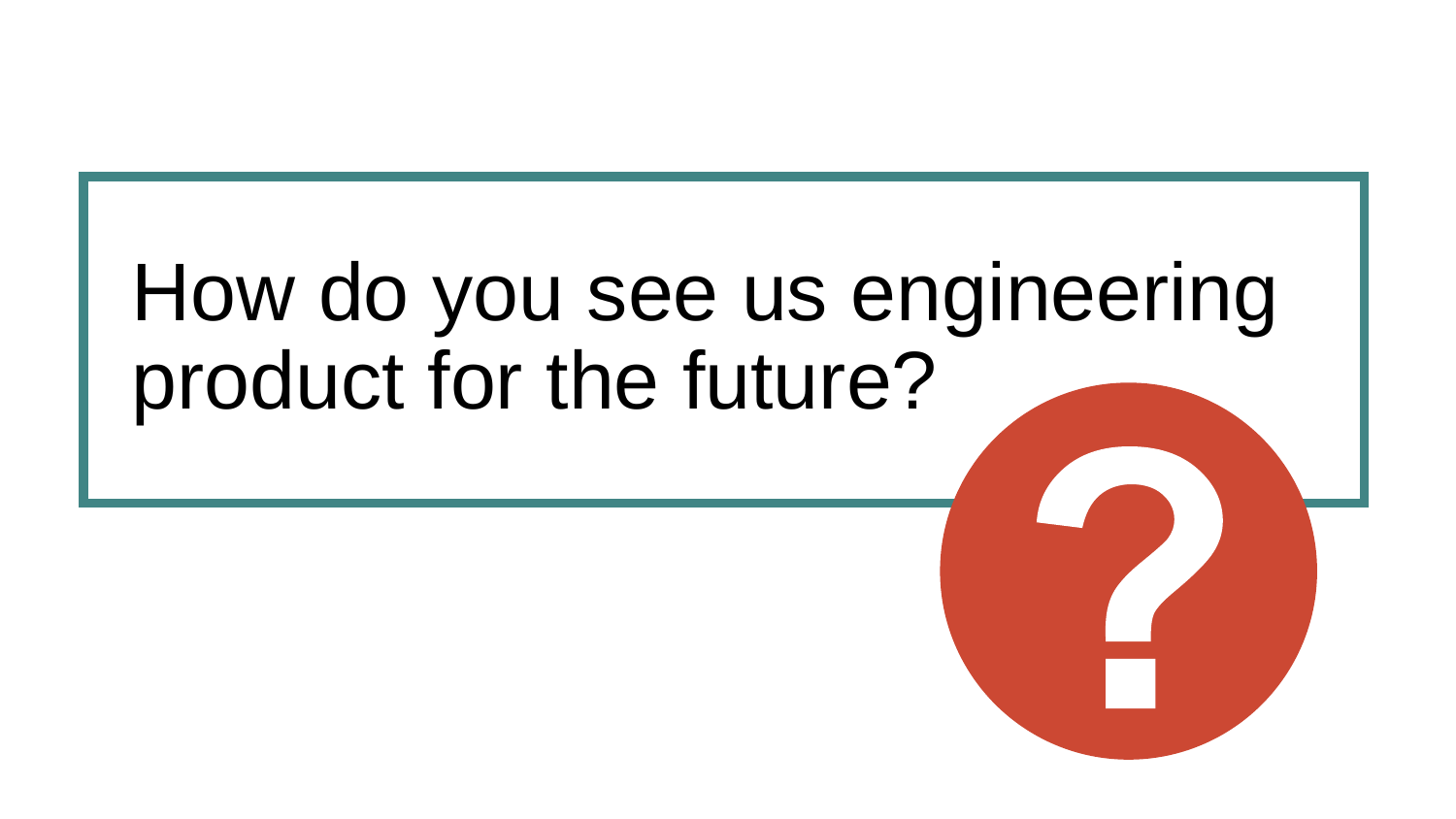How do you bridge the gap between old and new ways of working?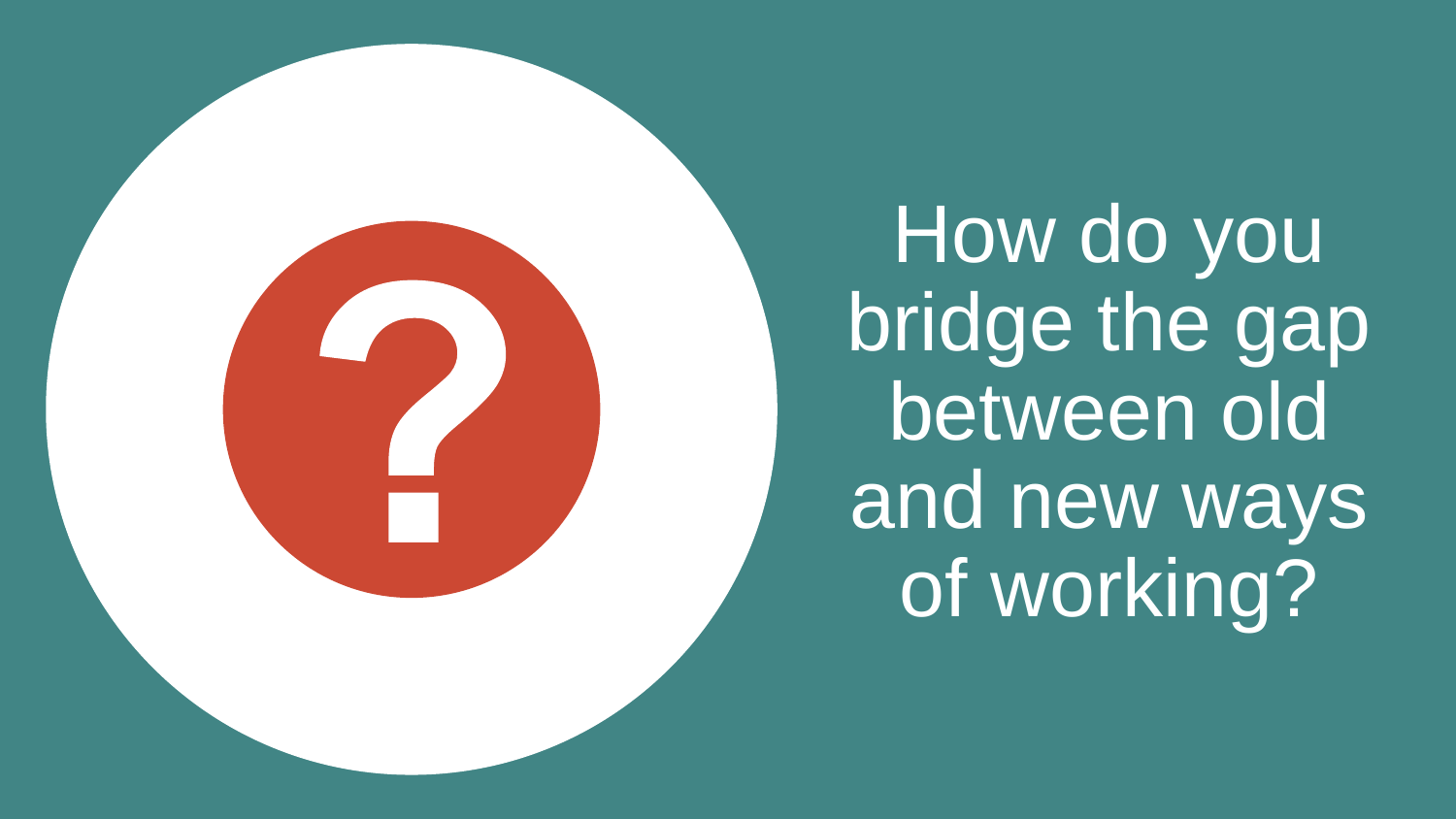Do you see an opportunity for 'reverse mentorship' where the young mentor the more experienced on adjusting to new issues?